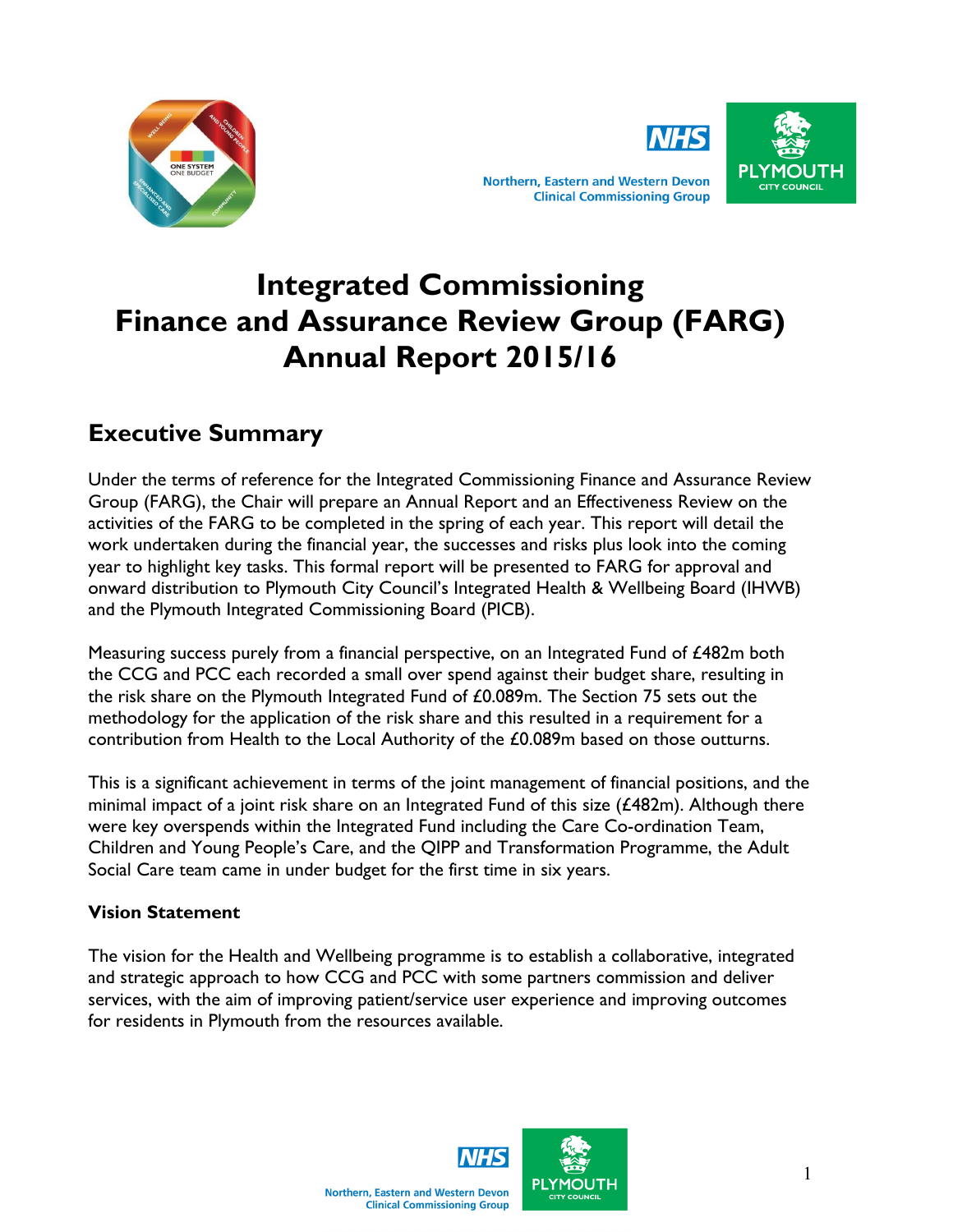#### **Project governance**

The Integrated Commissioning project is part of the wider Integrated Health and Wellbeing programme. The outline business case was signed off in November 2014 by both NEW Devon CCG Western Locality Board and by Plymouth City Council Cabinet.

The IHWB programme has moved from a traditional governance model for a programme environment to a model embedded into business as usual. Due to the joint status of the programme, an integrated governance structure has been implemented complimenting operational needs of Plymouth City Council alongside the Strategic Commissioning needs of NEW Devon Clinical Commissioning Group.

A key component to the governance of the programme has been the implementation of a formal Finance and Assurance Review Group (FARG) which meets on a monthly basis working to the Terms of Reference, as approved by the Integrated Commissioning Board.



The relationship to the overall programme governance is represented below.

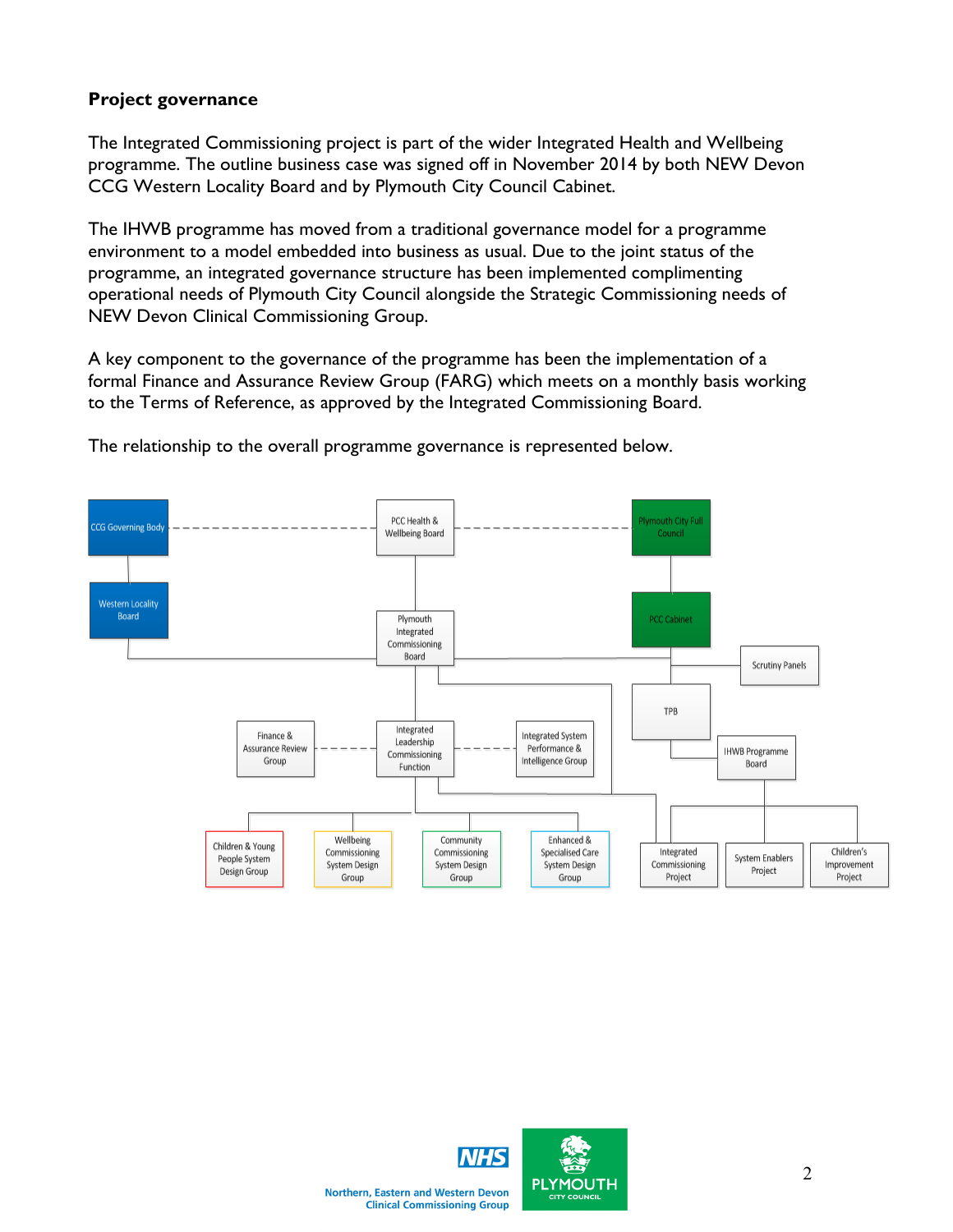### **FARG terms of reference**

#### **Purpose**

- $\triangleright$  Providing oversight, scrutiny and assurance of the Integrated Fund on behalf of the Plymouth Integrated Commissioning Board (PICB).
- $\triangleright$  Responsible for contributing to the overall process of financial planning, control and review. This is to be achieved through judgement, scrutiny, and independent and objective review.
- $\triangleright$  Monitoring compliance with each organisation's published standards and controls.
- $\triangleright$  Advising in the review of the section 75 agreement and financial framework.
- $\triangleright$  Reviewing financial risks by exception.

### **Membership**

- $\triangleright$  Pooled Fund Manager
- Chief Financial Officer (Western Locality), CCG
- $\triangleright$  Head of Integrated Finance, PCC
- Lead Accountant ASC, PCC
- $\triangleright$  Contracting Accountant, CCG
- $\triangleright$  Internal Audit Representatives from Audit South West and Devon Audit Partnership (non-voting)
- $\triangleright$  Integrated Commissioning Project Manager
- $\triangleright$  Commissioning Representative, CCG
- $\triangleright$  Commissioning Representative, PCC
- $\triangleright$  Public Health Representative

In the financial year 2015/16 FARG has continued to meet on a monthly basis as scheduled. At the start of the year the defined membership included the required attendance of the Chief Finance Officer, CCG and the Assistant Director for Finance (Section 151 Officer), PCC. The Terms of reference allowed for the delegation of their duties to Chief Financial Officer (Western Locality), CCG and the Deputy Section 151 Officer.

Due to other work commitments, each meeting recorded the absence of the CFO, CCG and AD Finance, PCC. During the year the TOR were therefore amended to reflect the actual attendance.

# **Key progress to date**

As anticipated, it has been a busy year. Any thoughts that crossing the line for the 31 March deadline to go live from 1 April was an end to the workload were soon dissipated. It was a very intense period, particularly in the three months leading up to the adoption of the Section 75 and the Financial Framework that sits behind it. However, getting the finances right was always going to be a key strand to the success of the integrated project.

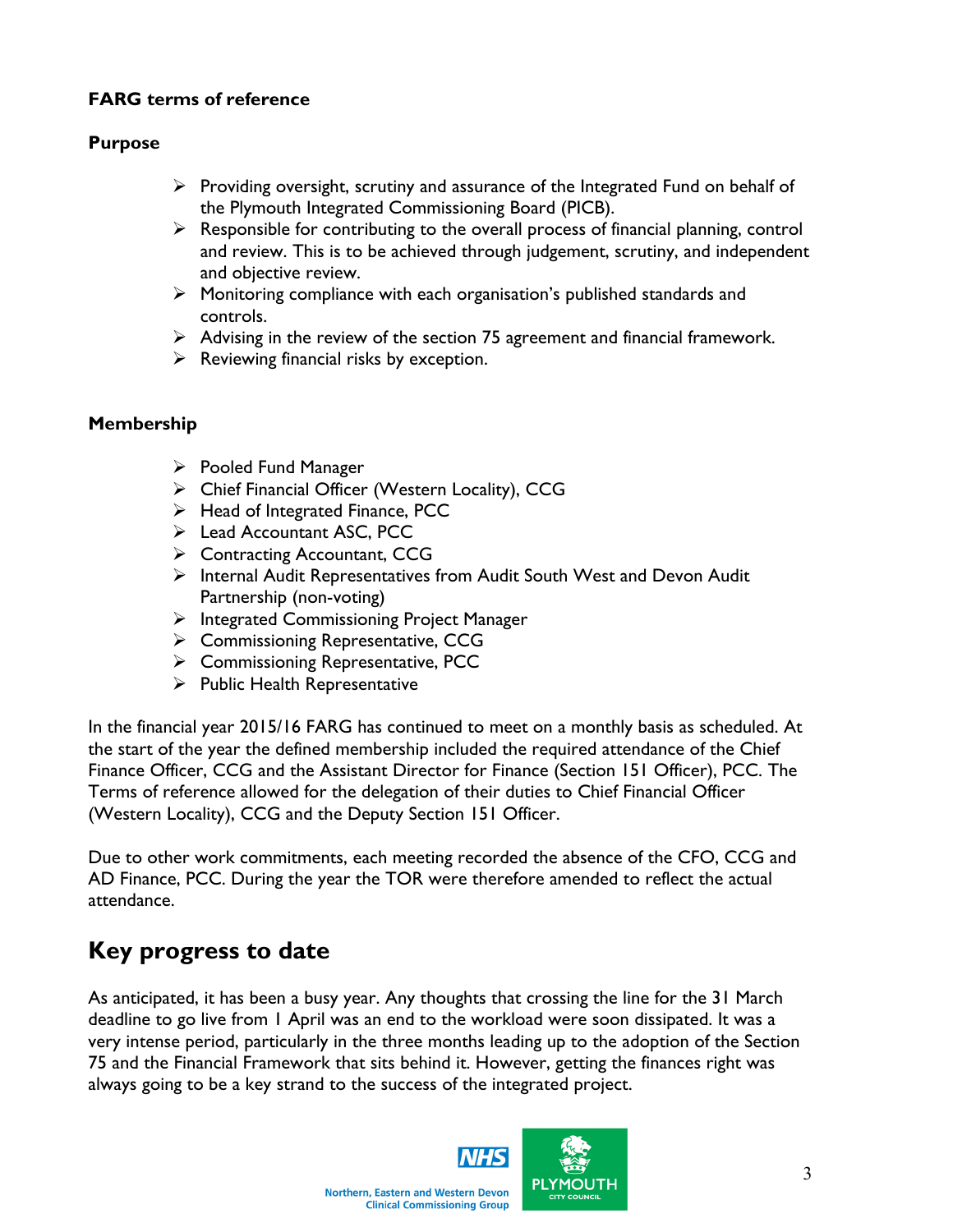During the year FARG has:

- Held monthly meetings as scheduled:
- Undertaken due diligence on each organisation's 2015/16 budget for the Fund:
- Begun operating as an integrated finance function, with teams co-located on floor 2 Windsor House:
- Allocated the Integrated Fund to the four Integrated Commissioning Strategies and whole system action plans:
- Produced a monthly finance monitoring report which captures the financial position of the Plymouth Integrated Fund. This report is used to report to the CCG Governing Body and also PCC's Directors (Corporate Management Team – CMT) and Cabinet:
- As part of the financial planning process, FARG has received, reviewed and recommended to the PICB, for formal adoption, the proposed list and arrangements of actions to meet the cost savings targets, both QIPP and Delivery Plans for the year.
- Regularly reviewed progress and performance of each of the approved schemes and, where necessary, seek reports and presentations by lead directors/project managers on progress against planned savings.
- Met on a weekly basis as the FARG Joint Working Technical Group (JTWG): this is a less formal meeting (no minutes) with action points circulated. It is an opportunity to invite other officers for discussion on issues pertinent to the finances and assurance of the Integrated Fund.
- Improved the financial controls around the Better Care Fund:
- Developed a Work Plan:
- Developed a Forward Plan:
- Improved the data capture for the monthly joint reporting, including increasing the input and awareness of more members of the finance team
- Improved the resilience of both FARG and JTWG by including the Lead Accountant ASC, PCC and the Contract Accountant, CCG as standing attendees:
- Worked with both CCG and PCC risk and assurance officers to develop an Integrated Risk Management Framework:
- Worked with both CCG Audit Committee and PCC Audit Committee to ensure the correct level of assurance is provided:
- Held two joint Audit Committee meetings, one hosted by PCC, one by CCG with attendance from respective Chair and CFO/Head of Finance at each.

# **Next Steps/Priorities**

- In response to the Success Regime and the necessity of moving towards the next stage of developing an Integrated System of Health and Wellbeing there is a requirement to go further and faster on Integration
- A refocusing of the Integrated Commissioning Project on system wide transformational priorities such as Urgent Care and Planned Care will require
- Build on the input to the Digital Road 2020 and ensure FARG has full visibility of all IT requirements/requests
- Develop Key Performance Indicators (KPIs). We need to be regularly reviewing performance against KPIs such as;

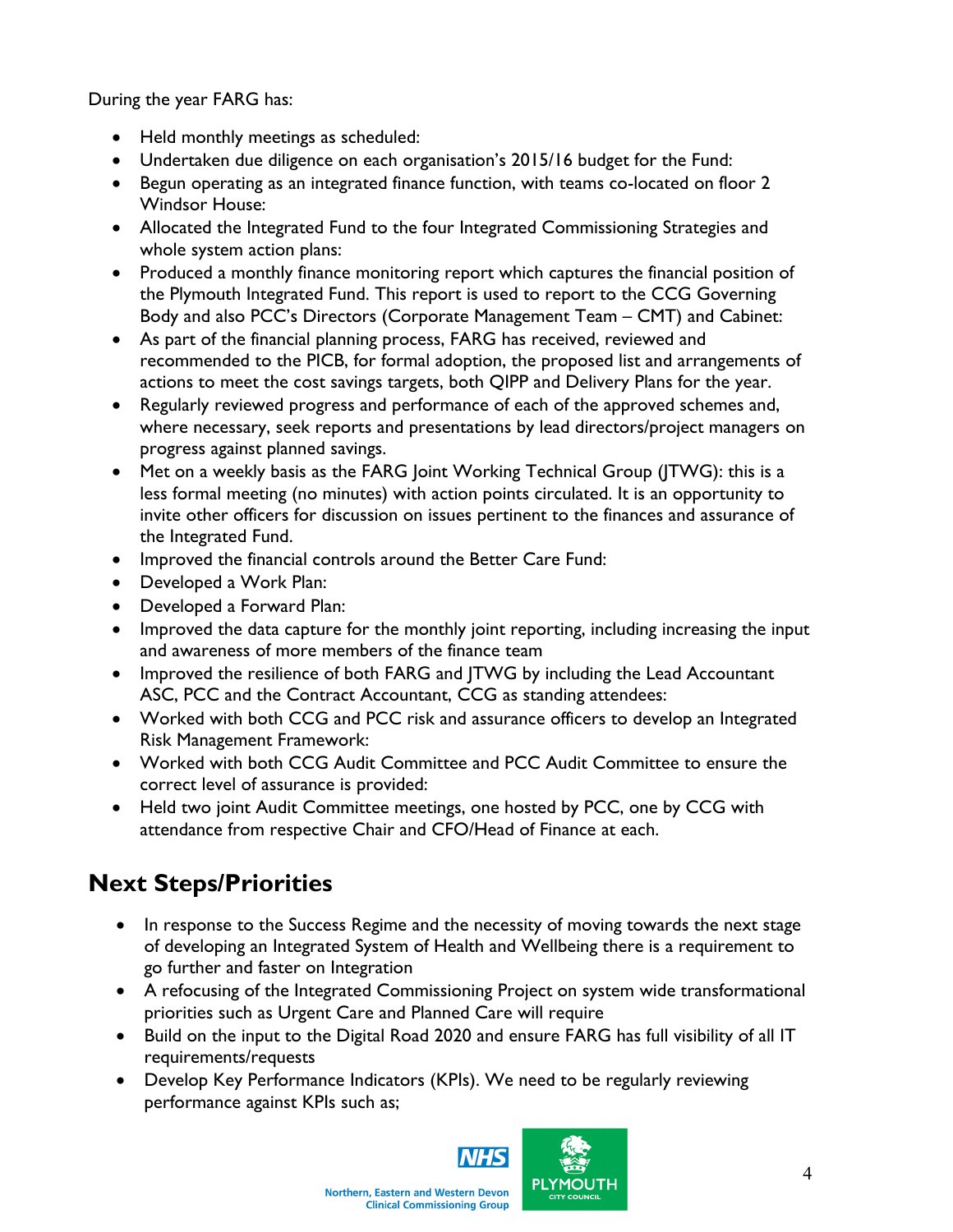- $\checkmark$  finance ratios,
- $\checkmark$  payments performance,
- $\checkmark$  debtor control,
- $\checkmark$  NHS England assurance framework requirements,
- $\checkmark$  regulatory compliance and payroll performance,

Where necessary, seek explanation and corrective action to meet the agreed level of performance.

- Improve our overall assurance review.
- Work with colleagues in PCC's capital programme teams, both finance and strategic planning, to ensure FARG has full visibility of all capital expenditure requests which will have a financial impact on the Fund. This includes the requirement for early engagement to help shape and develop the plans and fully model the costs and anticipated savings.
- Build on the current BCF arrangements to ensure consistency of approach when the new Improved Better Care Fund is introduced.
- Work with PICB and Internal Audit to ensure we have fully scoped the requirements of the Pooled Fund Manager.
- Ensure a timely review of the Section 75 Agreement and the Financial Framework to ensure any required changes are able to be fully scrutinised and approved for 2017/18.
- Policies: Review the financial impact of each organisation's accounting policies; review and provide recommendation for adopting other financial policies as required in line with each organisation's Scheme of Reservation and Delegation.
- "Making it Real" designing pools within the overall Integrated Fund; for 2016/17 we are working on S117 which cover aftercare under section 117 of the Mental Health Act; also our combined spend on SEND (Special Educational Needs and Disability) to maximise resources and identify and monitor true financial efficiencies and savings.

# **Risks**

Overall project risks have been captured and monitored through a risk log and monthly reported through the programme highlight reports to IHWB. The full risk log is maintained on the Plymouth City Council project server,

Below is an overview of the key financial risks:

Key Risks:

- Savings delivered from the integration are insufficient to meet the funding gap
- Resources required to deliver integration are not available/ funding does not exist to commission external resources
- Statutory, regulatory or political differences between Health and Social Care or partners may lead to tensions
- External factors such as the Success Regime and STP may require a change of commissioning priorities
- Change in key finance personnel
- Financial pressures within the partner organisations and between the partners and the Integrated Fund lead to threats to the on-going resilience of the Integrated Fund